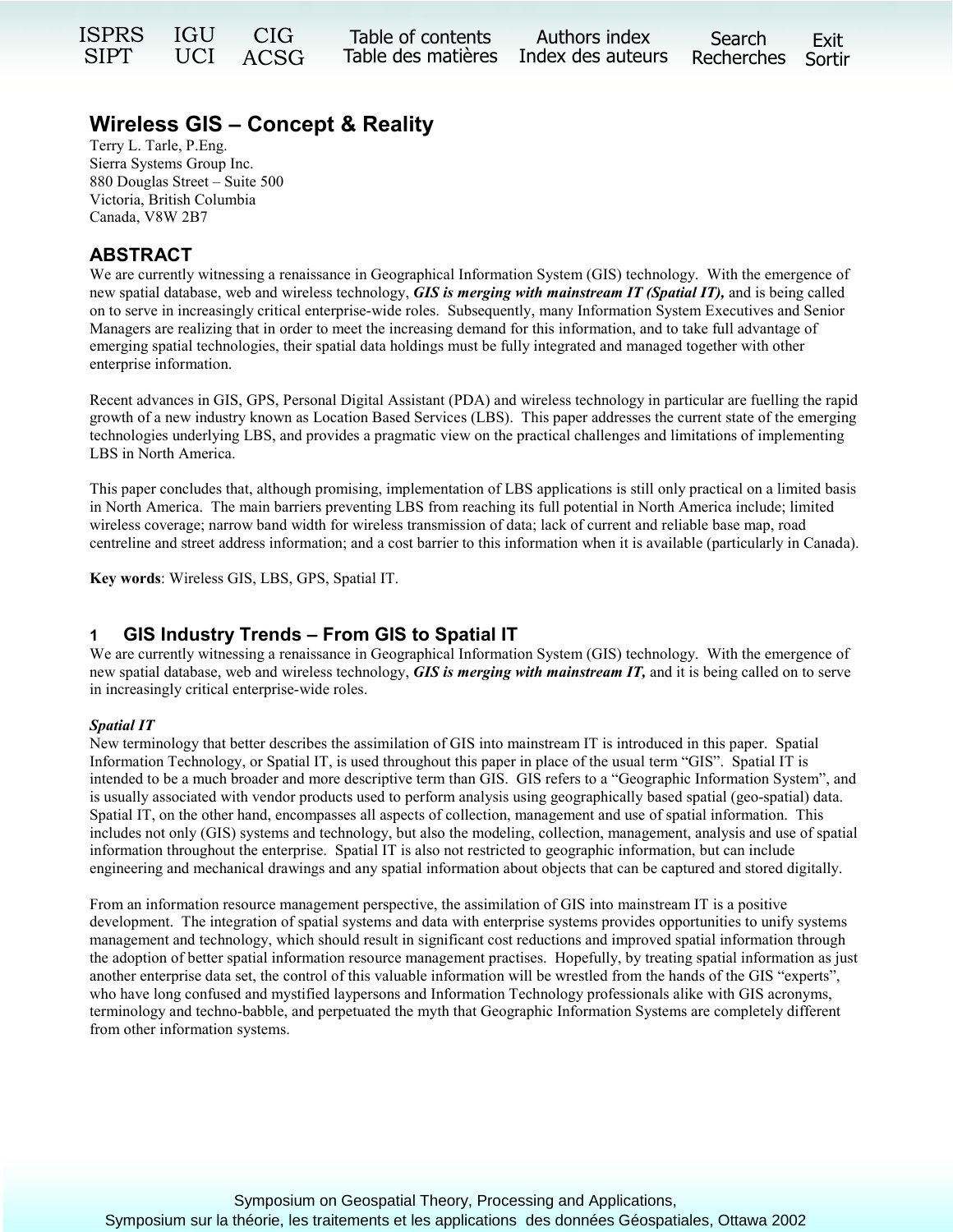Other relevant Spatial IT Industry Trends include:

### *Emerging Standards*

On its Web site at [www.OpenGIS.org,](http://www.opengis.org/) the **Open GIS Consortium** (OGC) describes itself as:

*"An international industry consortium of more than 220 companies, government agencies and universities participating in a consensus process to develop publicly available geoprocessing specifications. Open interfaces and protocols defined by OpenGIS® Specifications support interoperable solutions that "geo-enable" the Web, wireless and location-based services, and mainstream IT, and empower technology developers to make complex spatial information and services accessible and useful with all kinds of applications."* 

It is the author's opinion that the number and stature of OGC's membership organizations, and its formal affiliation and cooperation with other standards bodies such as ISO TC 211 geographic information committee [\(http://www.isotc211.org/\)](http://www.isotc211.org/), and US Federal Geographic Data Committee [\(http://fgdc.er.usgs.gov/\)](http://fgdc.er.usgs.gov/) provides OGC with the "critical mass" of support and industry buy-in necessary to finally define fully open interoperability standards for spatial information that will be adopted worldwide.

### *New Database Products*

All major database vendors have "spatially enabled" their database products to allow for storage, management and query of spatial information.

### *New GIS Products*

All major GIS vendors have released software products for Web-based visualization and analysis of spatial information. These same vendors have also released software products for use on Personal Digital Assistant (PDA) devices running Windows CE.

### *New GPS Technology & Services*

The cost of GPS hardware has fallen dramatically over the past few years. GPS units that sell for as little as \$300 today, provide the same level of accuracy and functionality as units that cost in the tens of thousands of dollars just a few years ago.

In conjunction with this dramatic decrease in GPS hardware cost, the accuracy of GPS technology has actually improved significantly due to two main factors. The first is the US military's decision to drop "selective availability" degradation of GPS signals. The second is new technology for broadcasting real time correction information through services such as the US FAA Wide Area Augmentation Systems (WAAS) that has been operational since 1999, and the Canadian Differential GPS systems (CDGPS) which is scheduled to be operational the summer of 2002. The WAAS system provides real time positioning information accurate to 7 metres across North America, and is available at no cost for users with newer GPS units that support the WAAS protocol. The CDGPS system is expected to provide real time correction information that will improve the positional accuracy of GPS units to the sub-metre level.

#### *New Wireless Communication Technology & Services*

New wireless communication infrastructure, technology and services are rapidly improving to provide remote access to the Web and the back office via cell phones and PDAs.

New 3G cellular standards and infrastructure (i.e. towers, etc) are being implemented in North America by the major telephone companies and Internet service providers. This new standard provides wider bandwidth and the transmittal of larger data packets. It has been operational in Europe and elsewhere for some time, where the population density supports the additional cost of the infrastructure.

#### *Advances in PDA technology*

Significant improvements in the storage capacity, processing speed and functionality of PDA hardware over the past few years, coupled with a corresponding drop in price, has resulted in a greater distribution of these devices as well as an increase in the cost benefit of utilizing these devices for enterprise wide applications. The increased performance means that processes previously requiring desktop computers can now be preformed on PDAs. The introduction of a Windows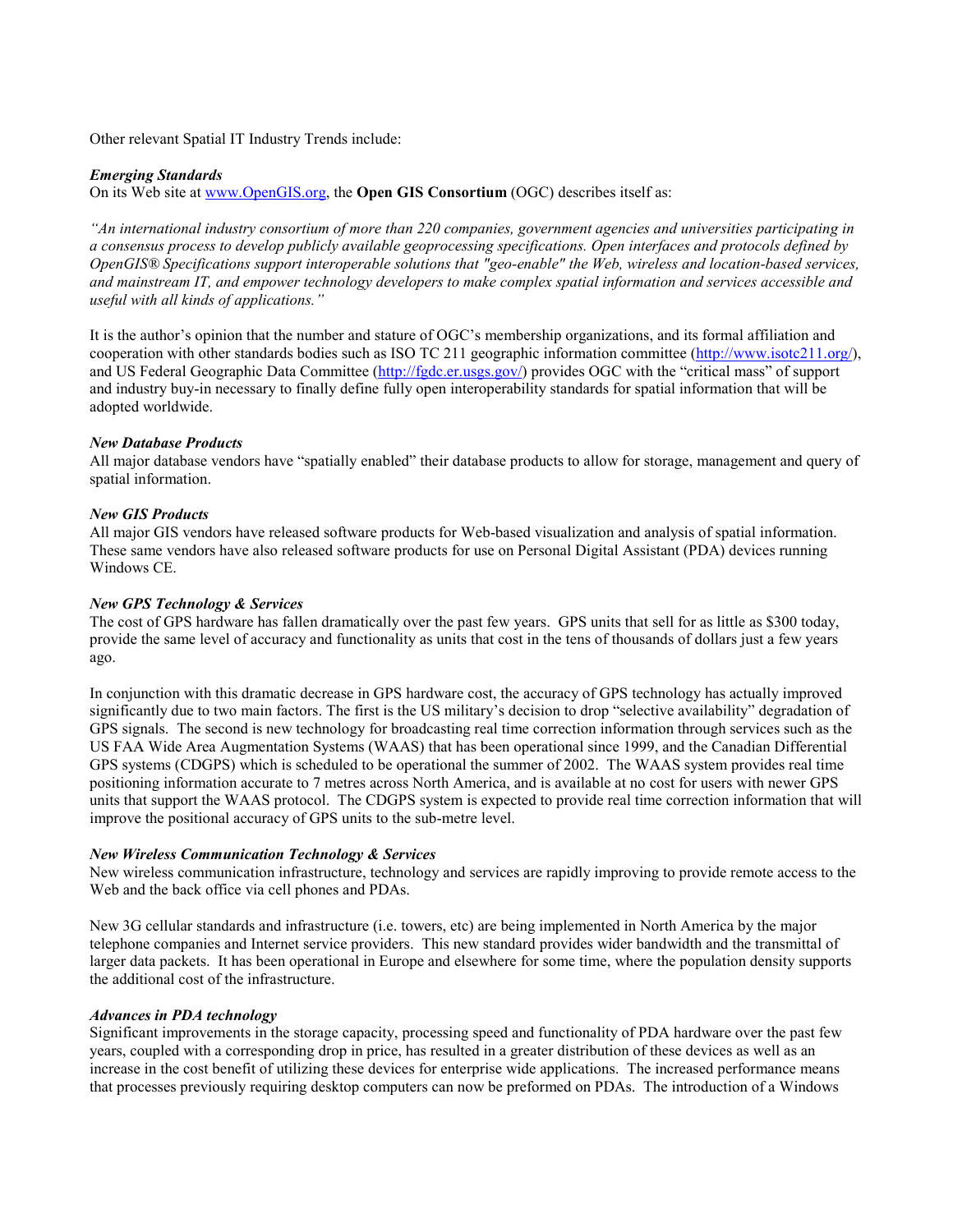based operating system for the PDA (Windows CE) and emerging standards for wireless communication protocols have also improved the interoperability between PDA applications and applications running on the desktop and the web.

## *Emerging Location Based Services*

Lastly, the technology trends mentioned above have given birth to an entirely new industry – Location Based Services (LBS).

## **2 Taking "IT" to the Streets – LBS & Wireless GIS**

This section of the paper provides a definition of Location Based Services (LBS), and discusses applications areas, business drivers, and two operational modes for LBS – connected and disconnected.

## *What are Location Based Services?*

LBS is anywhere, anytime mobile computing. In practical terms, it represents the merger of 4 new technologies mentioned in the previous section, namely:

- Personal Digital Assistant (PDA) handheld PCs.
- GIS for PDAs, including; ArcPad from ESRI; OnDemand and IntelliWhere from Intergraph; and Onsite from AutoDesk.
- Real-time GPS positioning
- Wireless internet technology and infrastructure

## *Business Drivers for LBS*

One of the major business drivers for LBS in North America is the implementation of the Automatic Location Identification (ALI) under Phase II of the E911 mandate governed by the US Federal Communication Committee (FCC). This mandate supports the E911 emergency response call centres across the US that receive up to 100,000 calls per day – 50% of which are from cell phones. The mandate, effective in December 2002, specifies that all new cellular phones sold in the US must have the ability to transmit their position to within 100 metres (300 feet) along with a 911 call. Several Telco companies and service providers have already released products and services compliant with this mandate.

## *Application Areas for LBS*

There are 4 basic application areas for LBS technology. They are:

- Finding things E911, travel directions, etc.
- Customer Relationship Management (CRM) sales and service calls, etc.
- Asset Use Management fleet management, work permitting, field based infrastructure inspection, etc.
- Field Force Automation meter reading, delivery services, etc.

#### *LBS Operational Modes*

In *connected mode*, direct wireless connection is maintained to the enterprise spatial and attribute database and server application during operation via the Internet. This mode requires a PDA with a wireless communication card. This allows real-time updates to the data through the wireless connection.

In the *disconnected mode*, the spatial data and application is cached and processed directly on the PDA device. There is no need to maintain a wireless connection to the Internet. The field-captured information is downloaded and integrated (synced) to the enterprise database back at the office, or when a wireless connection is made via the Internet.

A GPS card for real-time positioning of the user can benefit either mode of LBS operation. Alternatively, existing map features accessed via the Web for the connected mode, or stored and displayed on the PDA for the disconnected mode can be used to position the operator if real-time GPS positioning is not available.

## **3 Reality – What a Concept**

Although LBS and wireless GIS holds great promise for the future, there are a number of challenges and limitations that must be overcome before the full potential of this technology can be realized – especially in North America. These challenges and limitations include the following: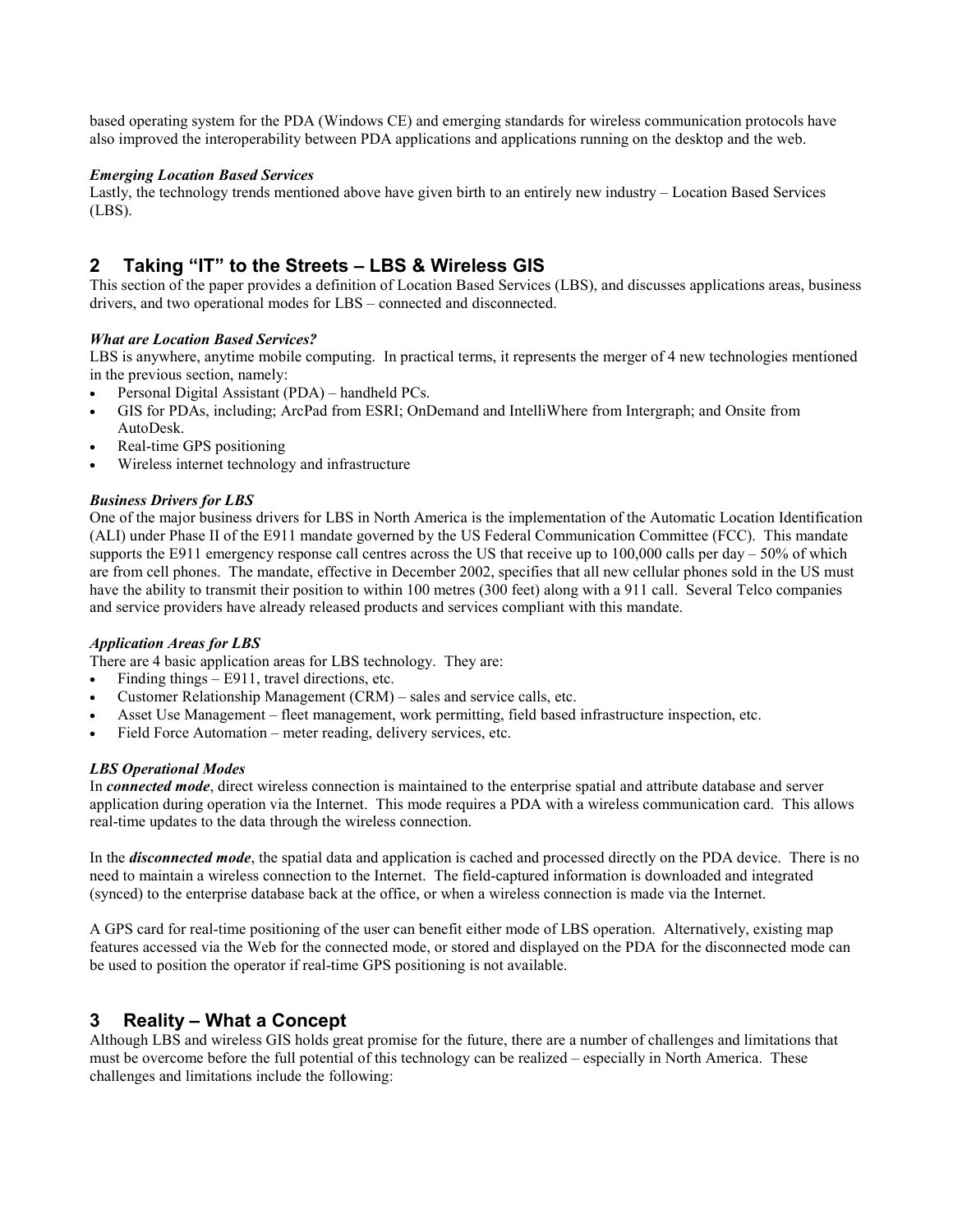#### *Wireless Coverage & Staying Connected*

With the exception of a few small geographic areas, the new G3 cellular standards have yet to be implemented in North America. The current G2 and G2.5 cellular standards are very restrictive in the amount of information (data packet size) that can be transmitted. Also, digital signal coverage is typically only available within urban areas, and quickly drops off in sub-urban and rural areas.

### *GPS Coverage & Staying Connected*

For LBS applications that require real-time positioning, maintaining adequate satellite links can present a problem. To receive an accurate "position fix", the GPS antenna must maintain a link to at least 4 or 5 GPS satellites simultaneously. This is not always possible in urban areas due to tall buildings or in forested areas due to tree canopy.

### *Disconnected Mode & Re-syncing*

Although the disconnect mode of operation can solve some of the limitations and challenges of staying connected, resyncing (long transaction) of spatial data collected in "redline" files during the field sortie is not straight forward and can present a major challenge for this mode of operation. The re-syncing of "redline" attribute data from field collection and update is less problematic, but can still present a challenge.

### *Lack of Base Map, Road & Street Address Information*

The lack of current, accurate, reliable and standardized base map, road and street address information that must be in place for many LBS applications is a particular problem in Canada, where practically all geo-spatial information is owned and managed by some level of Government. This information was typically "born" out of the planning, engineering or mapping departments of these organizations – initially as a by-product of automating drafting or cartography (CAD). For this reason, this vast information asset – representing multi-millions of dollars of investment – has usually not been subjected to the same rigorous information resource management principles applied to most other enterprise information.

Considering the legacy of most geo-spatial data (i.e. from automated drafting and cartography), meeting the demand for current, accurate, reliable and standardized base map, road and street address information is indeed a challenge that many geo-spatial data owners (mostly Government agencies) have recently started to address – at great expense.

For example, in British Columbia, where the author has considerable first hand experience, it is estimated that the provincial government has expended in excess of a \$250 million in the past 15 years in the collection, conversion, cleansing and updating of geo-spatial base, resource, thematic and cadastral parcel information. Although ahead of many of their federal, provincial and local Government counterparts across Canada in this regard, much of the geo-spatial information is still not adequate to meet the ever-increasing demand.

Another example is in Ontario, where more than \$1 billion has been expended in the past several years to create a cadastral parcel geo-spatial database and the TerraNet system. Much of this cost was for conversion, cleansing and updating of cadastral geo-spatial information for the Province.

The sheer magnitude of data conversion, and cleansing cost for geo-spatial information is usually surprising to most mainstream IT professionals and Spatial IT neophytes. In fact, this is one of the major differences between geo-spatial information and non-spatial information. For non-spatial information databases, migrating to a new systems or database architecture involves a mostly automated process for data conversion and cleansing or "data scrubbing". Geo-spatial data cleansing and conversion can usually only be partly automated, and can involve hours of interactive user intervention – particularly when the original source data comes from CAD files or GIS map tiles that have not been "edge tied".

Common problems with much of the existing geo-spatial information in Canada (and elsewhere in North America and the World, for that matter) include; multiple copies and sources of information throughout the enterprise, multiple standards and formats, topology errors (i.e. not analysis ready), insufficient or non-existent metadata, no links to associated attribute information, inconsistent and / or sub-standard data quality, poor positional accuracy, information not readily available (i.e. it is on CDs or local hard drives), and information is tile based and not "seamless". These common data problems, combined with different and often incompatible GIS and CAD systems and their proprietary data formats deployed throughout the various departments of many Government agencies can create information "silos" and significant MIS and data interpretation problems – and a major hurdle to realizing the potential benefits LBS offers.